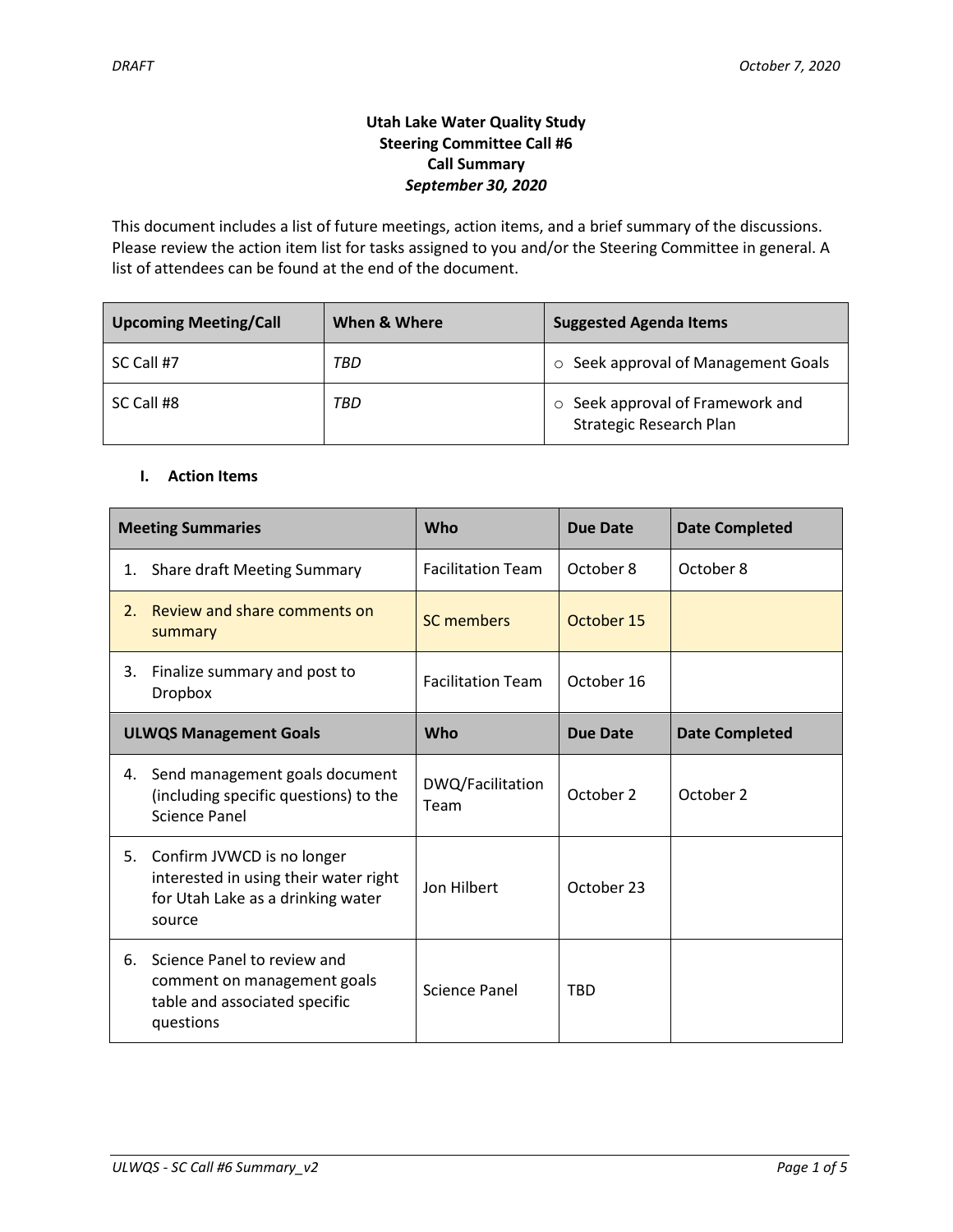### **II. Decisions/Approvals**

This section provides an overview of decisions made by the Steering Committee during the call; related key discussion points can be found below in the document.

1. Approved sharing the draft Management Goals Table including specific questions with the Science Panel to get their feedback as described in the document. The document noted some concerns related to the use of cyanobacteria densities (cell counts) as management targets.

*Decision: Support of 11 of 13 (2 abstain/live with) SC members on the call – CONSENSUS APPROVAL*

## **III. Meeting Recording**

A link to the webinar recording can be found here: **<http://resolv.adobeconnect.com/pr8x3uft4wlf/>**

Please note, this is a different viewing experience than you may be used to if you watched prior recordings. You can use the video scroll bar along the bottom of the recording window to find the appropriate time in the webinar recording for the session (bullet list below) you would like to watch. There are bookmarks in the 'Events Index' identifying each session which can be pulled up by clicking on the "three lines" in the bottom left hand corner of the screen.

- Welcome and Agenda Review [0:00:00]
- ULWQS Management Goals [0:02:10]
- Poll [02:27:41]
- Updates on Other Science Panel Related Activities [02:31:21]
- Brief update on Science Panel Research [02:31:51]
- Public Involvement [02:38:47]
- Brief update on Technical Consultant's ongoing work [02:43:17]
- Wrap Up [02:47:39]

## **IV. Key Discussion Points**

ULWQS Management Goals:

- Co-chair Dr. Erica Gaddis, DWQ, went over the management goals document, both the organization/table of contents and the specific changes that have been made since the last version that was presented to the SC.
- Co-chair Eric Ellis, Utah Lake Commission, went over the recreational use management goals and targets.
- Dr. Gaddis went over aquatic use management goals and targets.
	- $\circ$  There was a question from the Steering Committee related to what "main basin" refers to and whether it should be broken out to North, Middle, and South (as is done for other Measures)
	- $\circ$  A comment was made that the target source for mollusk diversity/abundance should be UDWR and not JSRIP
	- $\circ$  Concern was expressed that there could be risks associated with taking on a cost-benefit analysis. One member of the Steering Committee explained that a cost-benefit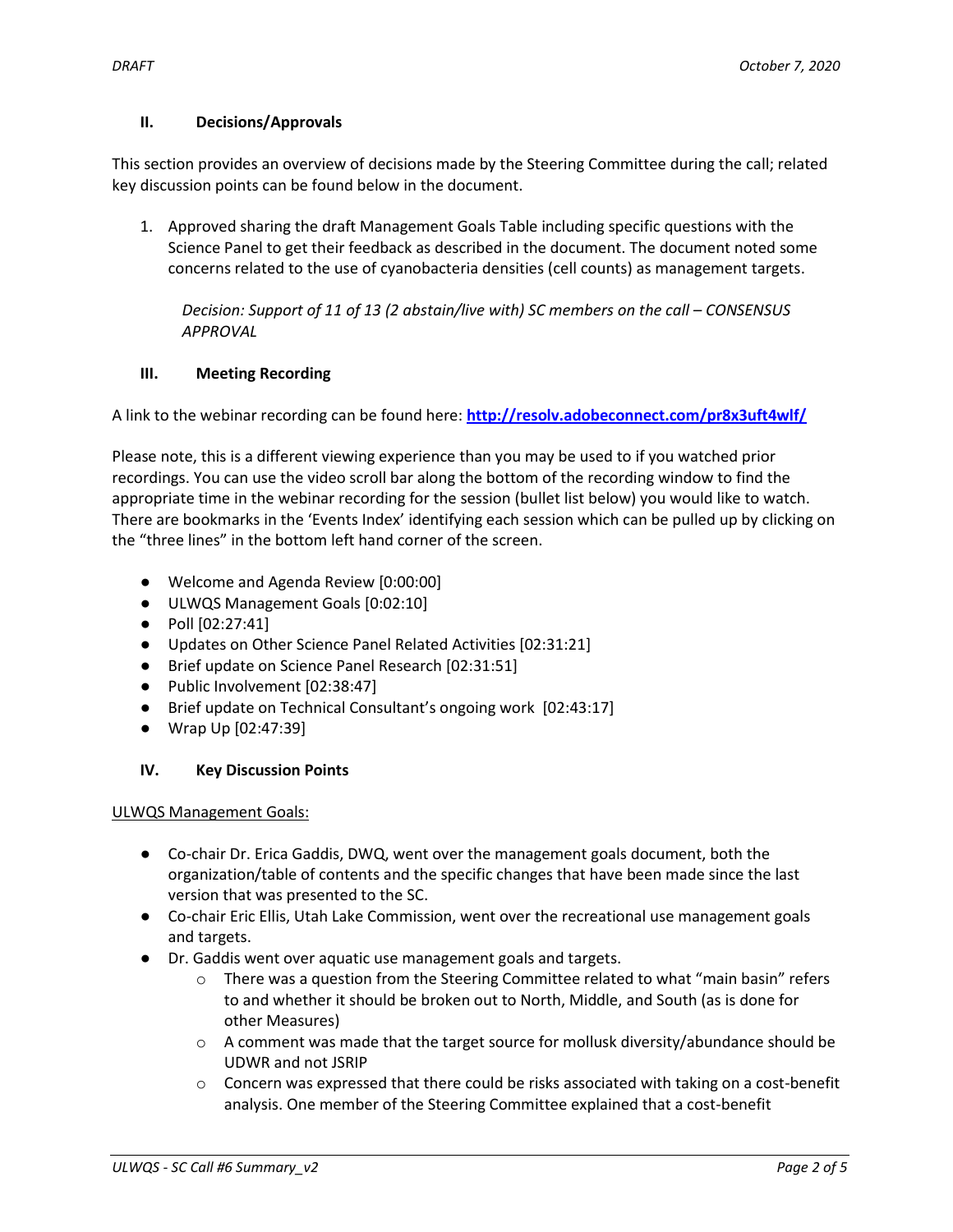approach could potentially lead to a conclusion that it wouldn't be worth spending the money to improve nutrient concentrations because it wouldn't make a difference for specific organisms such as macroinvertebrates or waterfowl. Part of the concern is that it would be easier to quantify the cost but harder to quantify the economic benefit of certain management actions.

- Dr. Gaddis responded that some benefits could be expressed by metrics other than dollar values
- Members of the Steering Committee indicated ecological function should be included in any cost-benefit analysis.
- $\circ$  The group agreed to remove the water rights section at the bottom of the table, as downstream water rights are covered by the agricultural and 1C goals.
- $\circ$  There was substantial conversation around breaking the lake up into different areas to characterize Current Conditions. For some Targets, different Current Condition concentrations (for North, Middle, and South) are listed in the Management Goals table.
	- Scott Daly, DWQ, and Dr. Kateri Salk, Tetra Tech, explained that the different Current Conditions concentrations are a result of fixed water quality sonde locations within the lake.
- $\circ$  Concern was expressed that there is no management goal related to non-algal turbidity.
	- Scott Daly and Dr. Gaddis explained that because there is no biological or nutrient-related cause of non-algal turbidity, it would not make sense to develop a management goal specific to non-algal turbidity. Also, Mr. Daly explained that the Science Panel and the University of Utah modeling team are investigating and modeling the variables that influence non-algal turbidity.
- $\circ$  A question was raised as to whether DWQ is monitoring green algae and tracking relative abundance compared to cyanobacteria.
	- Scott Daly responded that DWQ does collect data and that there are algal data analysis tools on the Utah Lake Data Explorer (and the link was shared in the chat box).
- $\circ$  The question of whether the export of nutrients in midges is taken into account in the lake nutrient balance was raised by a member of the Steering Committee.
- Paul De Morgan went over the list of questions at the beginning of the Management Goals document for consideration by the Science Panel. Members of the Steering Committee recommended adding a few questions and the removal of a question related to adaptive management practices.
	- $\circ$  The Steering Committee agreed to add the following questions for the Science Panel to address:
		- Specifically, can and how do you predict change in toxin conditions under different scenarios?
		- The EPA 2019 document is read by some to say no relationship between toxins and recreational use, is that your understanding?
		- Is there a relationship between cell counts and nutrients?
		- Is there a relationship between cell counts and toxins?
		- How should we group monitoring sites in evaluating current and future conditions?

Motion to approve the document for SP review

● A motion was made to approve the management goals document for review and comment by the Science Panel.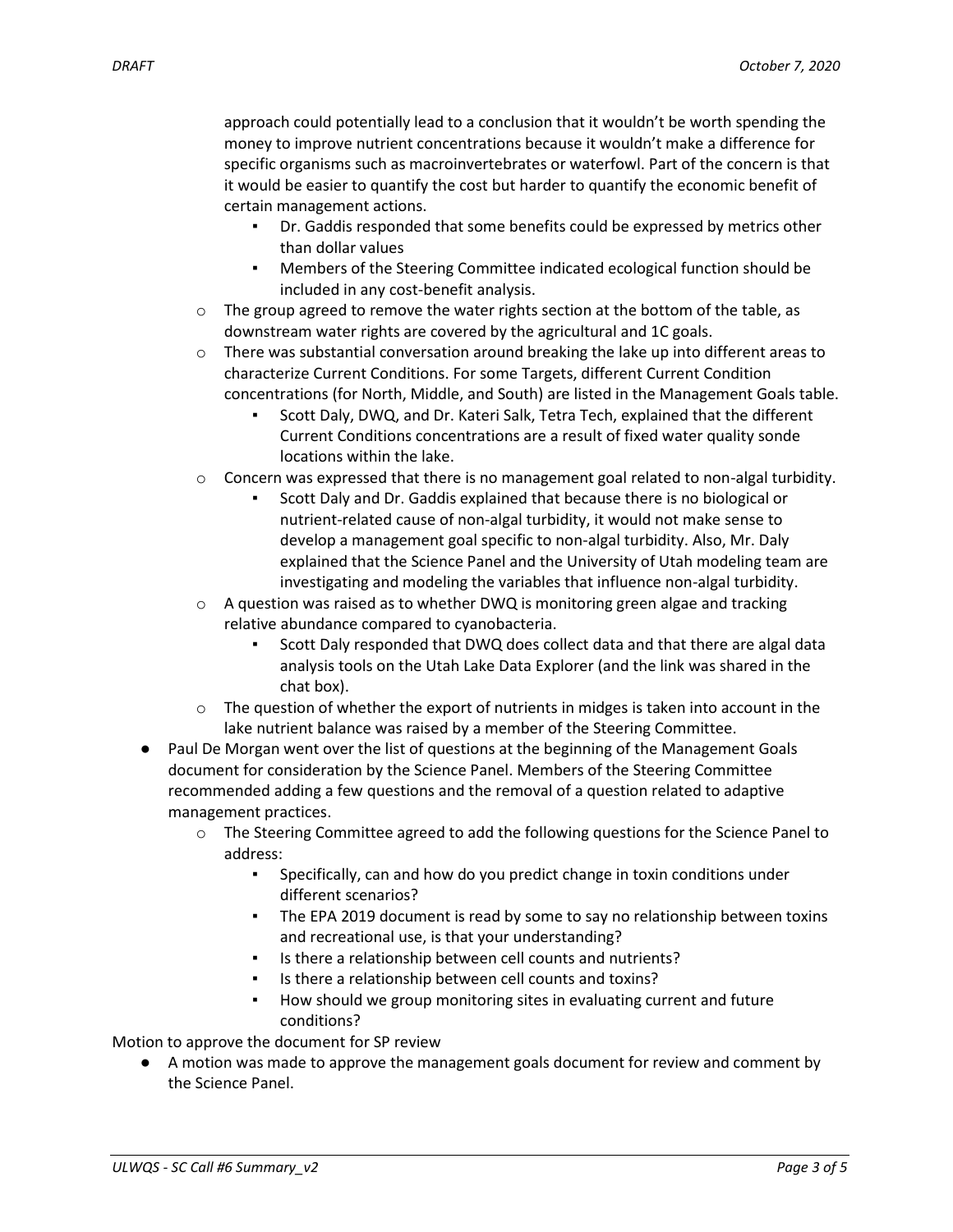○ One member of the Steering Committee expressed concern with the use of cyanobacteria cell counts (density) as a management target; however, he ultimately indicated willingness to share the document with the Science Panel given the addition of a reference to the issue in the referral note as well as the addition of a related questions. 11 of 13 Steering Committee seats that participated in the poll expressed approval for the sharing of the document with the Science Panel.

### Updates on Other Science Panel-Related Activities:

- Dr. Mitch Hogsett, Science Panel Chair, provided an update on ongoing research projects that the Science Panel is overseeing in addition to new studies that are being pursued.
	- $\circ$  Dr. Hogsett mentioned that the Science Panel was recently made aware of parallel studies undertaken by the WFWQC that the Science Panel had not previously been made aware of.
- Dr. Kateri Salk, Tetra Tech, provided a very brief overview of the status of the various technical documents that Tetra Tech has been working on for the Science Panel.

## **V. Public Comment**

Dan Potts, member of the public, provided a public comment. He indicated carp resuspend sediments, specifically during their spawn; there is a need to sort data specifically; and he has never experienced off-flavor in fish in the lake year-round.

The following public comment was submitted, in the Adobe Connect chat box, by David Richards, Oreo Helix Ecological:

● David Richards: I have another meeting scheduled at noon, so here are my, Public Comments:1. I didn't see a fish diversity/abundance metric in the warm water fisheries goal, Carp are but one fish species in the lake.2. Macroinvertebrate abundance is directly linked to nutrients via primary productivity3. We likely are initiating Utah Lake food web/nutrient dynamics models starting in 2021.They will be a combination of Joint Species Distribution Models, Bayesian Hierarchical Species Community models, and mechanistic mass-balance food web models linked with spatial Habitat Foraging Capacity models. Food web sections will include benthic invertebrates, zooplankton, and fishes as well as benthic algae and phytoplankton. These models should also have the ability to link to UofU-DWQ Utah Lake nutrient model as an add on. Our goal is to have these models be predictive of future changes to Utah Lake. Will be discussing/collaborating with UL Science Panel in the near future.

### **VI. Participation**

### **Members of the Steering Committee:**

- Scott Bird, Utah County Stormwater Association Stormwater
- Craig Bostock, Utah County Health Department Public Health [Alternate]
- Gary Calder, Provo City Municipal
- Chris Cline, U.S. Fish and Wildlife Service Fish and Wildlife (Alternate to George Weekly)
- Eric Ellis, Utah Lake Commission Co-Chair
- Erica Gaddis, Utah Division of Water Quality Co-Chair
- Heidi Hoven, National Audubon Society Conservation and Environment
- Christopher Keleher, UDNR Rec, Fishing, Sovereign Lands